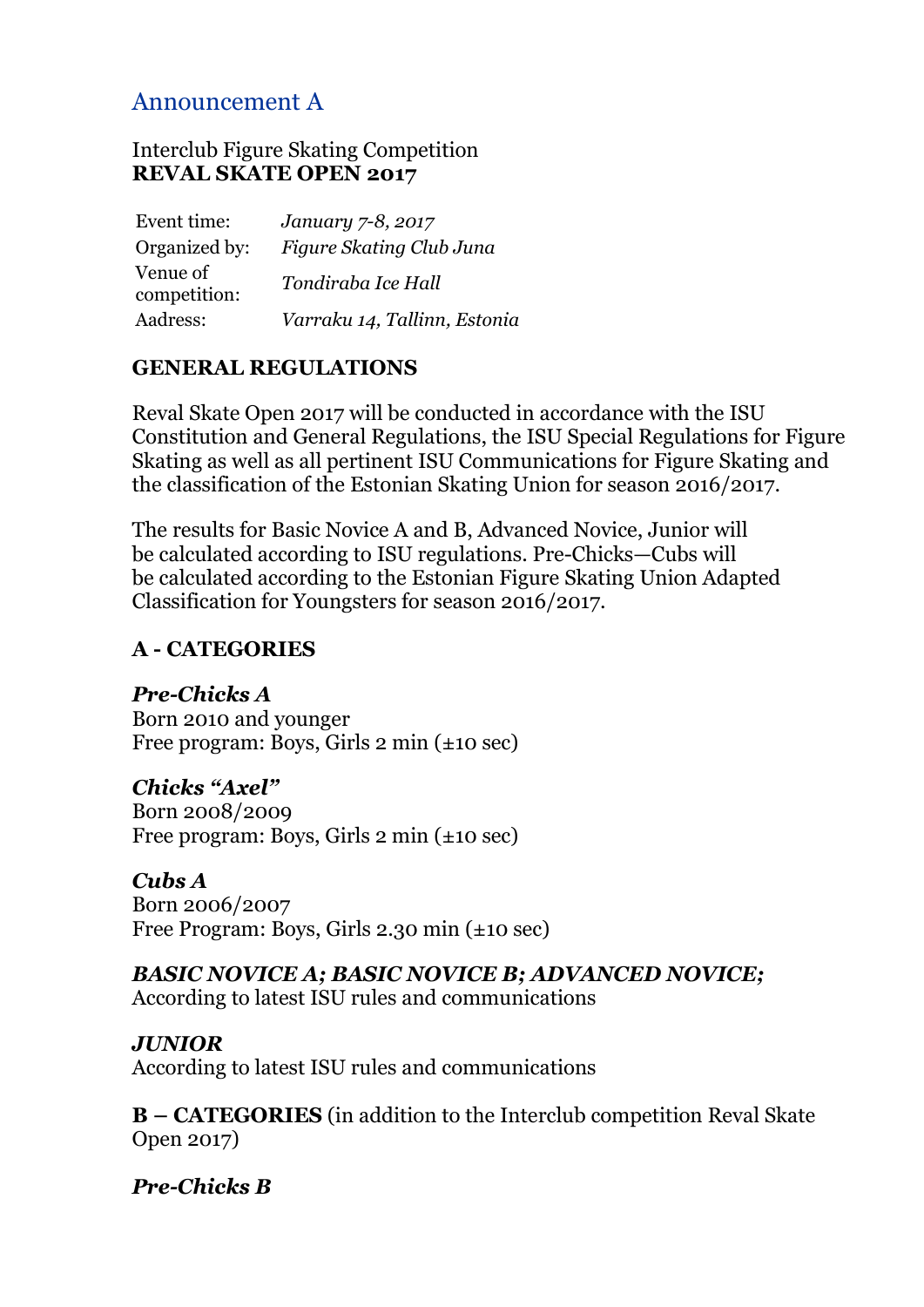Girls and Boys (born 2010 and younger) Free Program: **2:00** min ±10 sec.

## *Chicks B*

Girls and Boys (born 2008/2009) Free Program: **2:00** min ±10 sec.

## *Cubs B*

Girls and Boys (born 2006/2007 ) Free Program: Boys, Girls 2.30 min (±10 sec)

### *Springs B*

Girls and Boys (born 2004/2005 ) Free program: Boys, Girls 2.30 min (±10 sec)

### *Novice B*

Not younger than 10 years old and not older than 15 years old before 1st of July Free Program: Boys, Girls 3 min (±10 sek)

### *JUNIOR B*

Free program only Free Program: Boys, Girls 3 min (±10 seс)

### *PRE-YOUNG (boys and girls)*

Born 2007 and younger Free Program: 2 min (±10 seс)

## *PRE-YOUNG (boys and girls)*

Born 2005/2006 Free program: 2 min (±10 seс)

### *YOUNG (boys and girls)*

Born 2001-2004 Free Program: 2.30 min (±10 seс)

The Organizers have the right to split and combine categories if the number of participants requires that.

#### **ENTRIES**

All ISU-Members and all Clubs, National Figure Skating Federations associated with ISU are invited to the competition in any category and class. However, the Organizer shall have the right to limit the number of skaters from the invited clubs, and split categories if the number of participants requires that.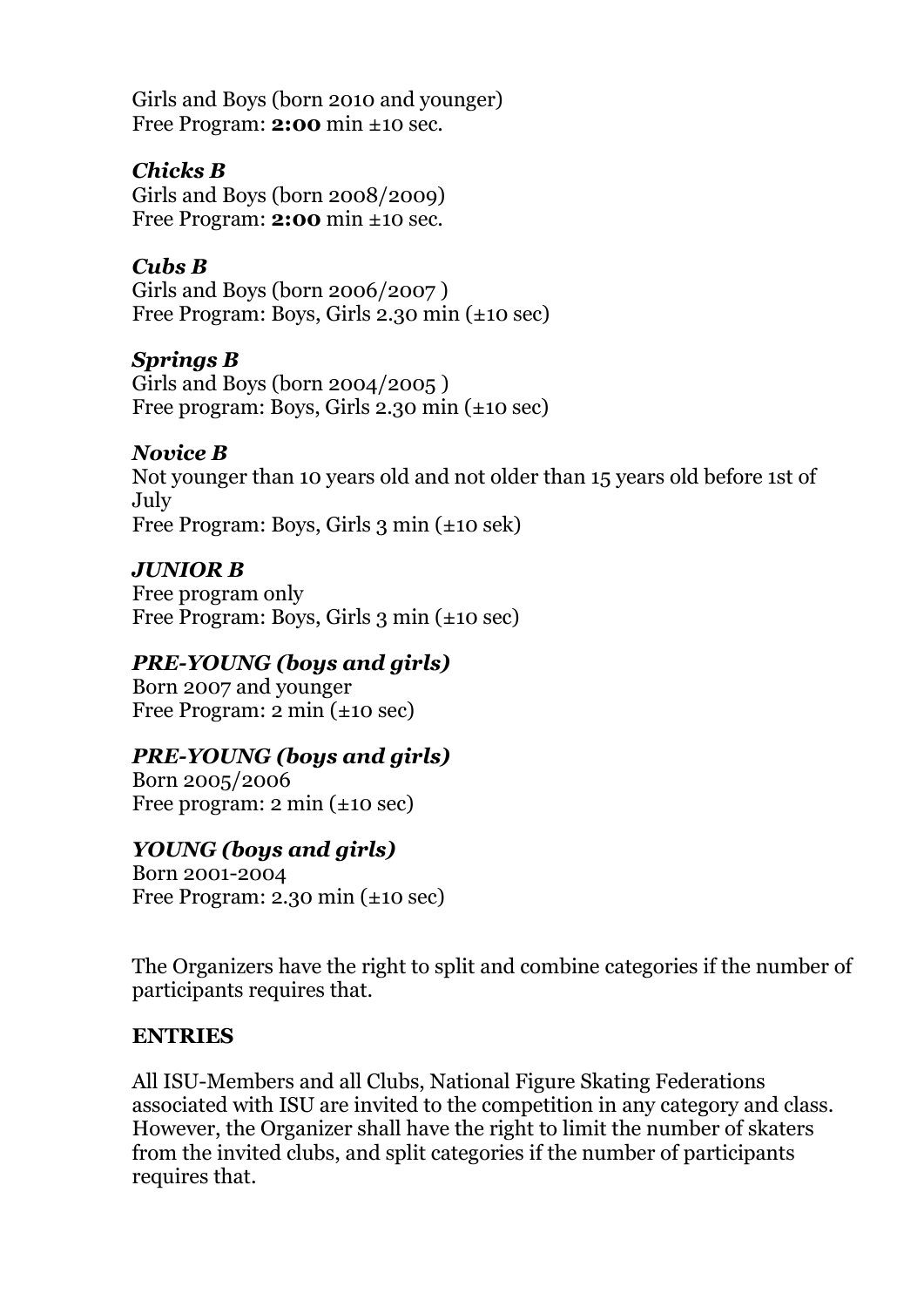Entries must be submitted in a written form and must contain the kind of event, competitor's full name and date of birth. For participating, please fill in the enclosed [entry form](http://rso.ukreval.ee/doc/entry_rso2014.doc) and return it to the following email: [entry@ukreval.ee](mailto:%20entry@ukreval.ee?subject=Reval%20Skate%20Open%202014%20Entry)

The deadline for entries is **9.12.2016**

#### **PLANNED PROGRAM CONTENT**

[Planned program contents](http://rso.ukreval.ee/doc/ppc_rso2014.doc) have to be sent by December 26, 2016. Please send the planned program contents to e-mail: [ppc@ukreval.ee](mailto:%20ppc@ukreval.ee?subject=Reval%20Skate%20Open%202014%20PPC)

**ENTRY FEE** (before 9.12.2016)

**65 EUR** — Competitor with one program **85 EUR** — Competitor with two programs

**LATE ENTRY FEE** (after 9.12.2016 and before 16.12.2016)

**70 EUR** — Competitor with one program **90 EUR** — Competitor with two programs

Entry fee must be paid upon preliminary registration (i.e. right after you have received a confirmation with payment information). We kindly ask the clubs to make one payment for all its participants. Deadline for payments is **16.12.2016**. You can change one skater for another in any category if it's paid already in period from entries deadline to 24 hours before the drawing. The entire club will not take part in draw in a case of not paid participant. Organizer will not return entry fees. The entry fee will not be refunded in case of withdrawals.

Payment must be made to:

#### **MTÜ Iluuisutamisklubi Juna**

Registry code: 80268389 Address: Retke 30-122, 13419 Tallinn ESTONIA info@juna.ee Phone: +372 55 684 274

**Bank account:** AS SEB Pank Address: Tornimäe 2, 15010, Tallinn IBAN: EE831010220246618220 SWIFT/BIC: EEUHEE2X

### **PRACTICE**

Practice will take place at Tondiraba ice-rink. Practice fee is 10 EUR per person (25 min.) and should be paid with entry fee. Music can be played on CD's **(NO CD-R, DVD or MP3)**. There is no guarantee to join practice without registration.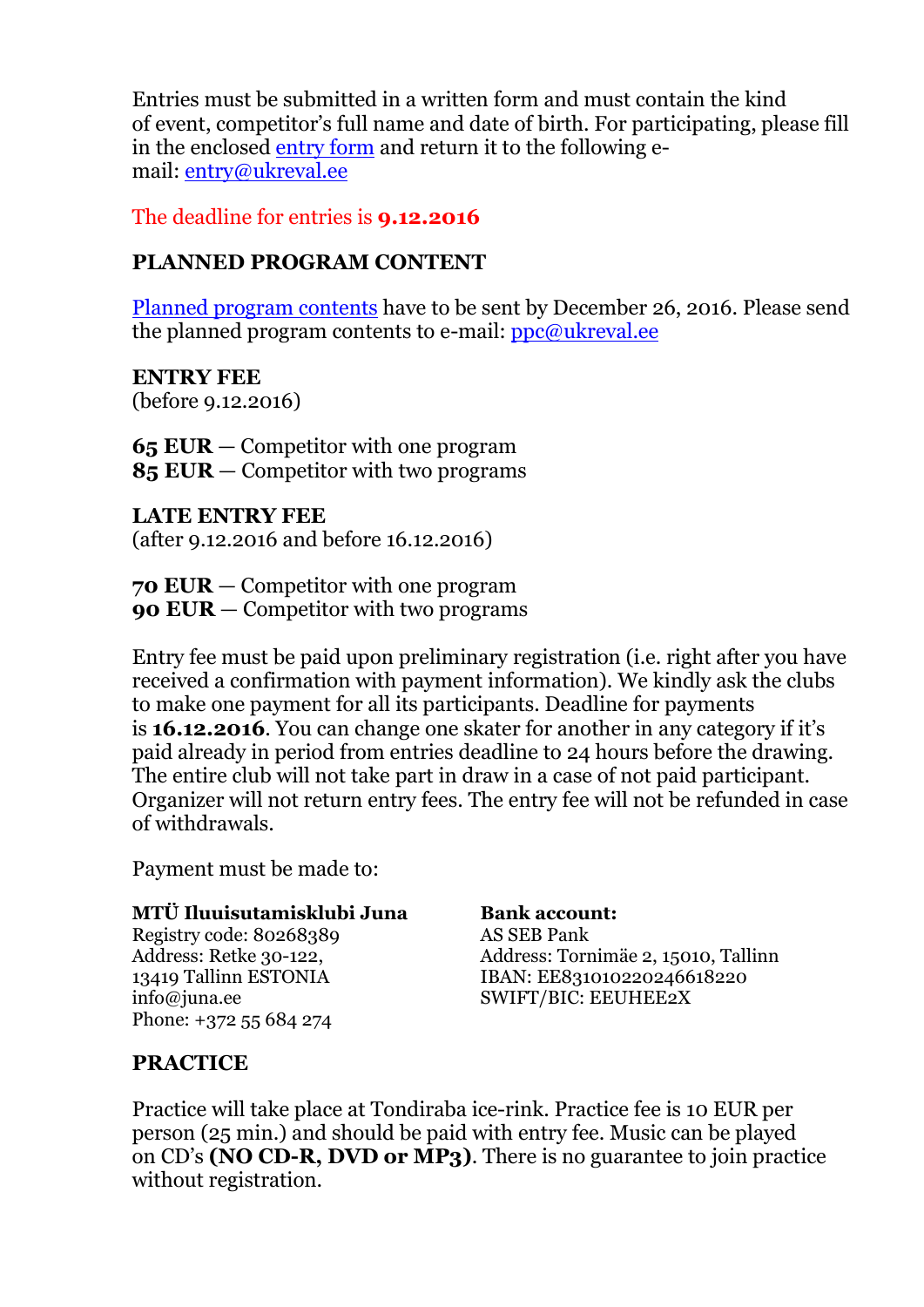### **AWARDING**

The three best-placed competitors in each event will be awarded with a trophy. All competitors will receive a diploma.

### **EXPENCES**

All participants and teams must pay the accommodation and transportation themselves.

### **MUSIC**

Music must be recorded on CDs (do not use CD-RW, DVD or MP3) and submitted at the time of accreditation. The music medias must be of good quality and labeled clearly with the Competitor's name, Nation, category and the exact music time. Each program must be recorded on a separate disc.

### **RESULTS and PROTOCOL**

Result information and detailed protocols will be available on our website [rso.ukreval.ee](http://rso.ukreval.ee/index.php?link=results)

### **ACCOMMONDATION**

The Organizers shall not arrange accommodation.

## **PROTESTS**

Each team has the right to submit protest against the judge's decision. Protests must be submitted to the Referee of the relevant event at the latest immediately after the event. Upon the submission of the protest a protest fee of 50 EUR must be paid. The referee's decision is final. In the new ISU Judging Systems no protests can be filed against the judges (see Rule 123), but against the right determination of the executed element or any calculation error. In the ISU Judging System protest can be summited in 24 hours after subsegment (e.g. Short Program) and before the awarding ceremony after the final segment (e.g. Free Skating). Protest must be done in a written form to the referee of the relevant segment. Please read ISU Rule 123.

### **RESPONSABILITY**

In accordance to ISU Constitution, rule 119, all participants act at their own responsibility.

### **THE CODE OF ETHICS**

All the skaters, coaches, judges, chaperons should follow the ISU com. 1433. Action against this rule conducts behind itself the disqualification of skater.